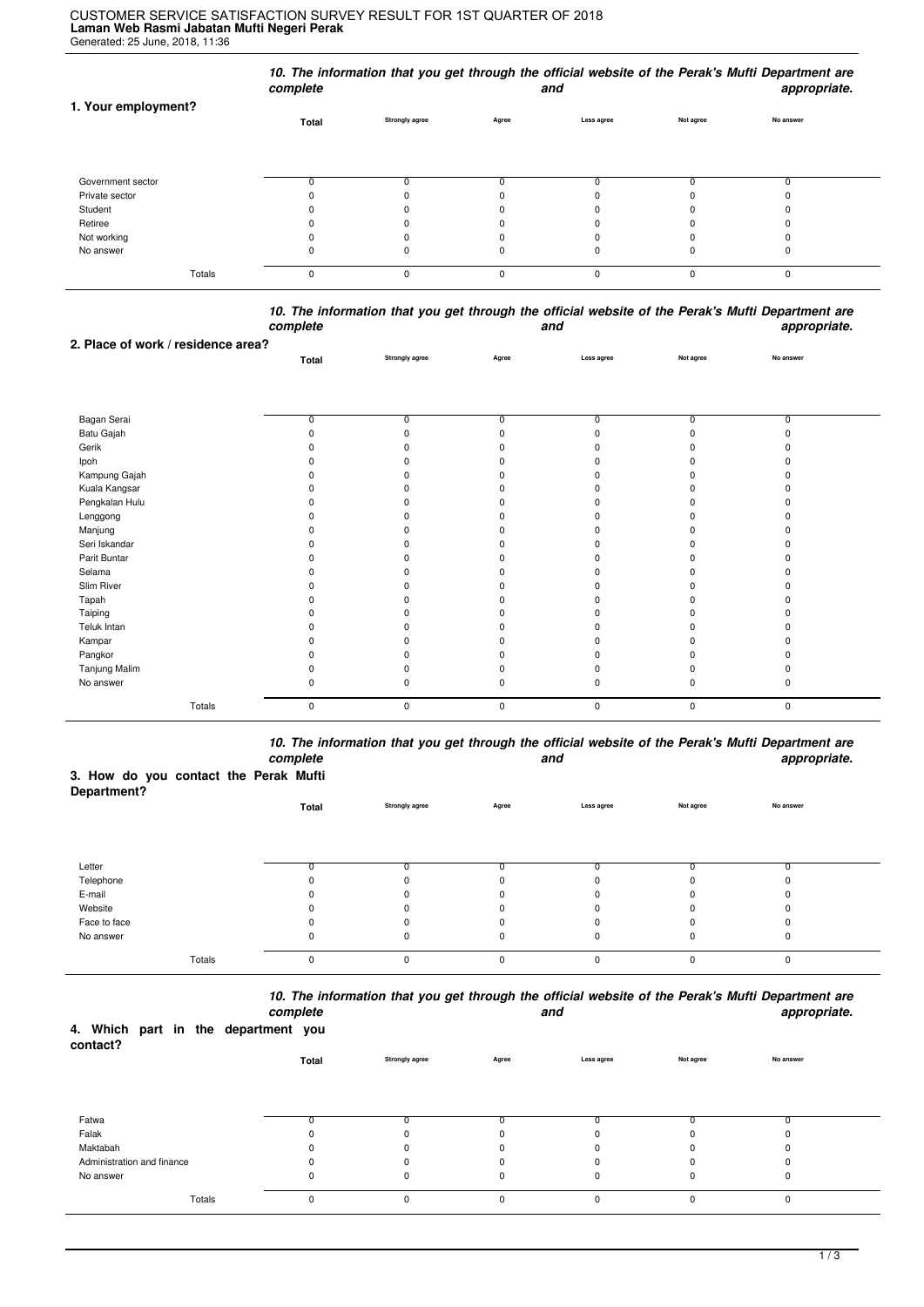|                                                                 | complete     |                       |             | and         |           | 10. The information that you get through the official website of the Perak's Mufti Department are<br>appropriate. |
|-----------------------------------------------------------------|--------------|-----------------------|-------------|-------------|-----------|-------------------------------------------------------------------------------------------------------------------|
| 5. Please indicate the services provided by<br>this department. |              |                       |             |             |           | No answer                                                                                                         |
|                                                                 | Total        | <b>Strongly agree</b> | Agree       | Less agree  | Not agree |                                                                                                                   |
| The Issuance Of Fatwa                                           | n            | $\Omega$              |             |             | n         | 0                                                                                                                 |
| Management Of Tauliah                                           |              |                       |             |             |           |                                                                                                                   |
| Self Declaration Friday                                         |              |                       |             |             |           |                                                                                                                   |
| <b>Islamic Concern</b>                                          |              |                       |             |             |           |                                                                                                                   |
| Determination / Check Direction Of<br>Qiblah                    |              | n                     |             |             |           | ŋ                                                                                                                 |
| Preparation Of Hijri Timetable / Prayer<br>Times                | 0            | $\Omega$              | O           | $\Omega$    | $\Omega$  | $\Omega$                                                                                                          |
| Sun's Observation / Moon's Observation                          | <sup>0</sup> | $\Omega$              |             |             |           | 0                                                                                                                 |
| No answer                                                       |              |                       |             |             |           | ŋ                                                                                                                 |
| Totals                                                          | $\mathbf 0$  | $\mathbf 0$           | $\mathbf 0$ | $\mathbf 0$ | $\Omega$  | 0                                                                                                                 |

## *10. The information that you get through the official website of the Perak's Mufti Department are* **and** and **appropriate.**

|                    |  | complete                                    |
|--------------------|--|---------------------------------------------|
|                    |  | 6. Your opinion about management            |
|                    |  | ccredited teaching service to teach Islamic |
| in state of Perak. |  |                                             |

| <b> .</b>         | Total    | <b>Strongly agree</b> | Agree    | Less agree | Not agree | No answer |  |
|-------------------|----------|-----------------------|----------|------------|-----------|-----------|--|
|                   |          |                       |          |            |           |           |  |
| Excellent         |          |                       |          |            |           |           |  |
| Very satisfactory |          |                       |          |            |           |           |  |
| Satisfactory      |          |                       |          |            |           |           |  |
| Less satisfactory |          |                       |          |            |           |           |  |
| Not satisfactory  |          |                       |          |            |           |           |  |
| No answer         | O        |                       |          |            |           |           |  |
| Totals            | $\Omega$ | 0                     | $\Omega$ | $\Omega$   |           |           |  |

## *10. The information that you get through the official website of the Perak's Mufti Department are*

| Recognition credential of<br>7.<br>teaching to candidates who managed to<br>brings many benefits to the community. | complete<br>Islamic |                       |              | and        |           | TV. The importation that you get through the onicial website of the Felax's multi-bepartment are<br>appropriate. |
|--------------------------------------------------------------------------------------------------------------------|---------------------|-----------------------|--------------|------------|-----------|------------------------------------------------------------------------------------------------------------------|
|                                                                                                                    | Total               | <b>Strongly agree</b> | Agree        | Less agree | Not agree | No answer                                                                                                        |
| Strongly agree                                                                                                     |                     |                       |              | 0          |           |                                                                                                                  |
| Agree                                                                                                              |                     |                       |              |            |           |                                                                                                                  |
| Less agree                                                                                                         |                     |                       |              |            |           |                                                                                                                  |
| Not agree                                                                                                          |                     |                       |              | n          |           |                                                                                                                  |
| No answer                                                                                                          |                     |                       |              | 0          |           |                                                                                                                  |
| Totals                                                                                                             | $\Omega$            | O                     | <sup>0</sup> | $\Omega$   |           | $\Omega$                                                                                                         |

*10. The information that you get through the official website of the Perak's Mufti Department are* **and** and **appropriate.** 

**8. Service of checking qiblah direction that provided is:**

| provided is.      | Total | Strongly agree | Agree | Less agree | Not agree | No answer |  |
|-------------------|-------|----------------|-------|------------|-----------|-----------|--|
|                   |       |                |       |            |           |           |  |
| Excellent         | U     |                |       |            |           |           |  |
| Very satisfactory |       |                |       | 0          |           |           |  |
| Satisfactory      |       |                |       | 0          |           |           |  |
| Less satisfactory |       |                |       | $\Omega$   |           |           |  |
| Not satisfactory  |       |                |       |            |           |           |  |
| No answer         | 0     |                |       | 0          |           |           |  |
| Totals            | 0     | $\Omega$       | U     | 0          |           |           |  |